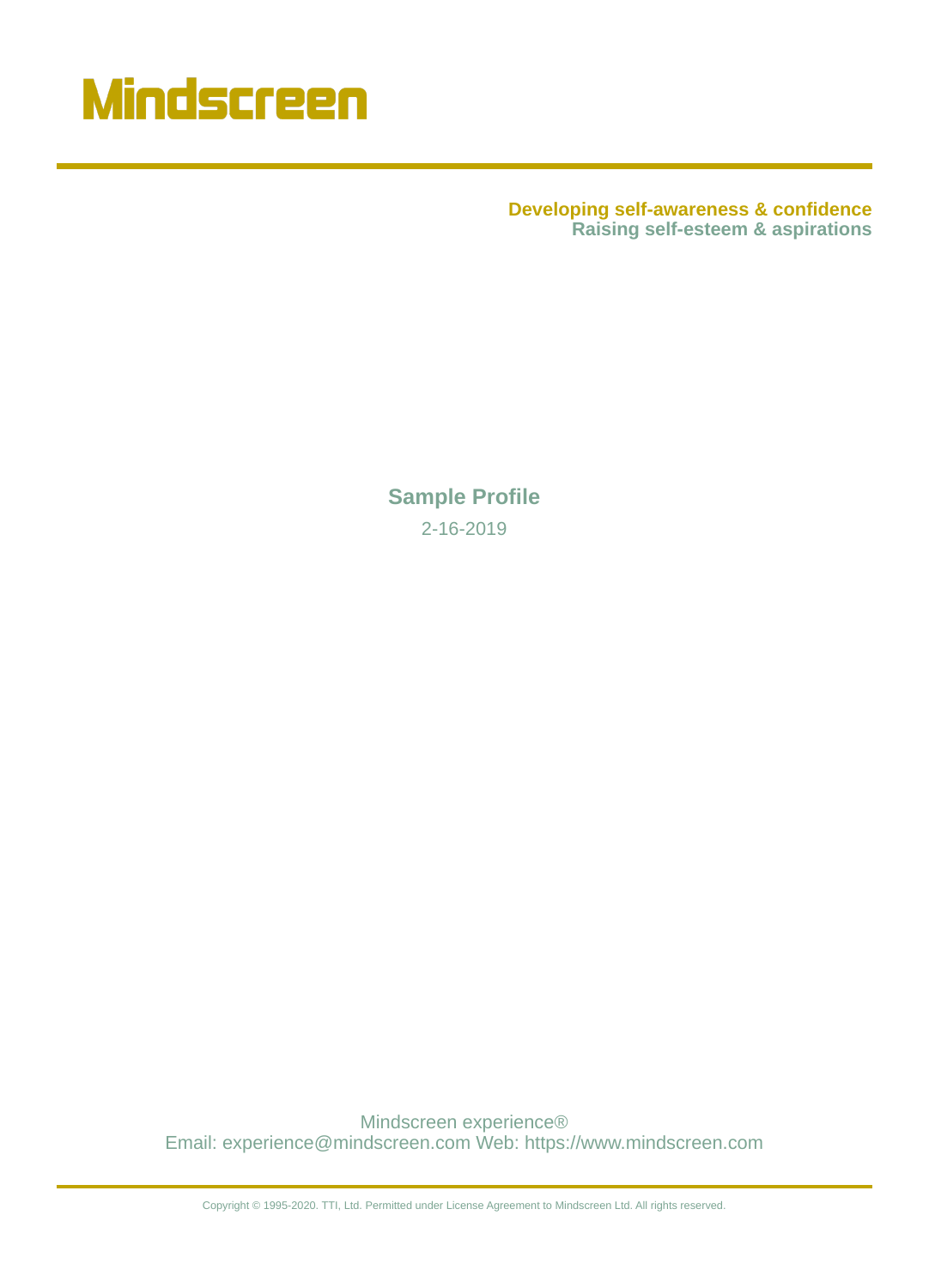**Welcome**

Ready, steady, go!

Do not wait for a second longer! Start figuring yourself out now, while you are young!

Knowing yourself is vital because it helps you to recognise what you get passionate about and what you love to do. Doing what you love makes you happy!

Learning about your own natural skills is important too because later you can choose study and career paths that use your skills!

The more you know your strengths, the more your self-confidence and self-belief will grow!

Your Mindscreen experience® profile is UNIQUE TO YOU. It is full of insights that will help you to better understand:

- **Nourself**
- $\blacksquare$  How your friends, family, and other people see you
- **No. 1.** What your dreams and goals are
- What study and career paths you are more likely to enjoy
- **What things make you happy and feel fulfilled**

Remember, you can learn even more about yourself with these fun Lesson Plans:

easyAwareness | easyConfidence | easyBelief | easySkills | easyStudyChoice | easyCareerChoice | easyCV | easyFuture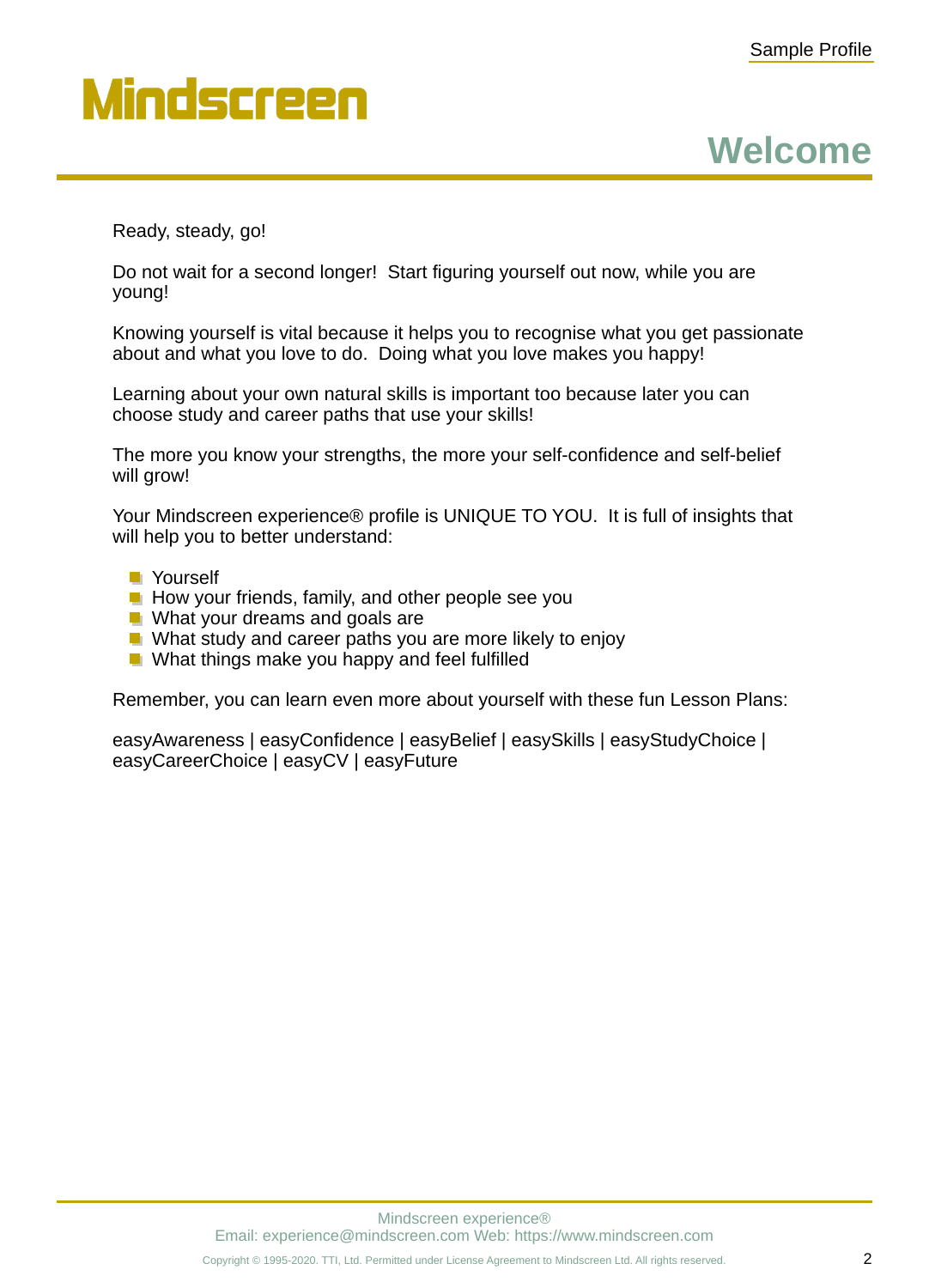#### **About Me**

*Did you know that being aware of who you are can help you to understand why you are motivated to do some things, but not others? You will also realise why you get on better with some people, more than others.*

*Recognising that everyone is unique and that "your way" is not good or bad, just different, will enable you to build up your self-esteem.*

*This section of your profile together with the easyConfidence Lesson Plan will help you to develop your self-awareness and your self-confidence.*

- $\blacksquare$  I may challenge systems and procedures that I think are inefficient or unreasonable.
- $\blacksquare$  I like to organise my own activities and the activities of others, whether at work or play.
- I like to be seen as a leader and for others to recognise my position and status.
- **U** When we play games, I like to win and can become frustrated when I lose.
- I am a self-starter and determined to take the action steps needed to achieve the result.
- I am sometimes more concerned about my own needs, rather than the needs of others.
- $\blacksquare$  I respect winners and those who achieve great things.
- I tend to like individual activities, so I can compete alone and know when I have won.
- I like to be in control of my own destiny and choose my own way in life.
- **Once I have my mind made up, others find it difficult to get me to change.**
- I like to talk about what I have achieved and about my ambition for the future.
- **Exen if I am young, I think I am capable of making up my own mind about things** that affect me.
- $\blacksquare$  I will always attempt to gain a position of authority, so I can have an impact on the outcome.
- $\blacksquare$  I like to be in charge and be the boss.
- $\blacksquare$  I love adventure and to explore new places.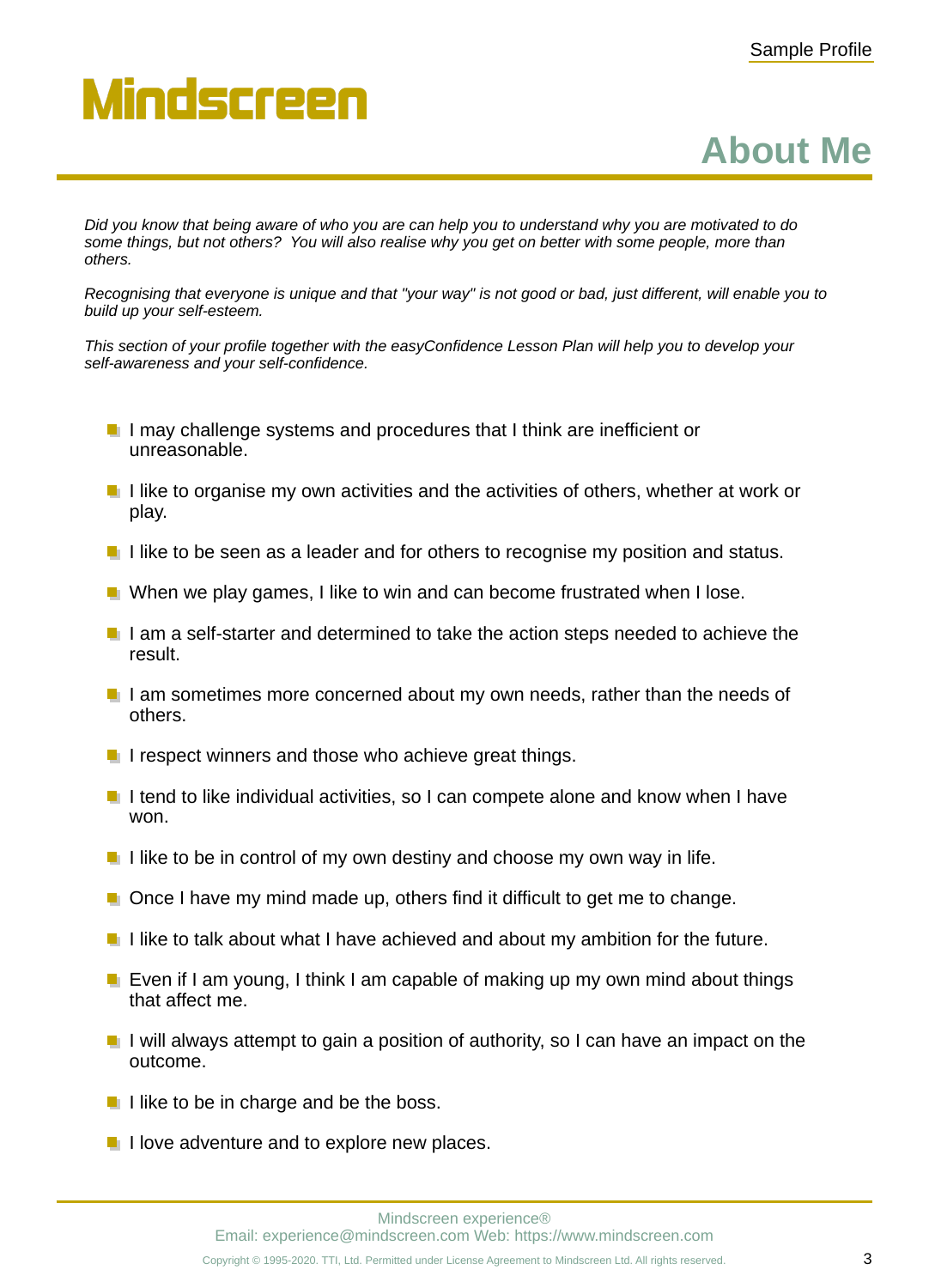**About Me**

## Mindscreen

- **I** like new and challenging activities.
- $\blacksquare$  I have a strong drive to lead others.
- **E** Some people may think of me as a dominating person. I just want to be in charge and make decisions.
- **I** respect people who stand their ground.
- I play to win. If I have to take a risk to win, I usually will take that risk.
- I place a high value on my time and prefer it when others are well organised.
- When I win, I like to be acknowledged and be seen as the champion.
- **Notal Exercice Memoral in a disagreement, I am motivated to win.**
- $\blacksquare$  Spending a lot of time talking about things frustrates me. I am the type of person who likes others to get directly to the point.
- $\blacksquare$  Do not ask me to take part in the decision making process if you have already made up your mind.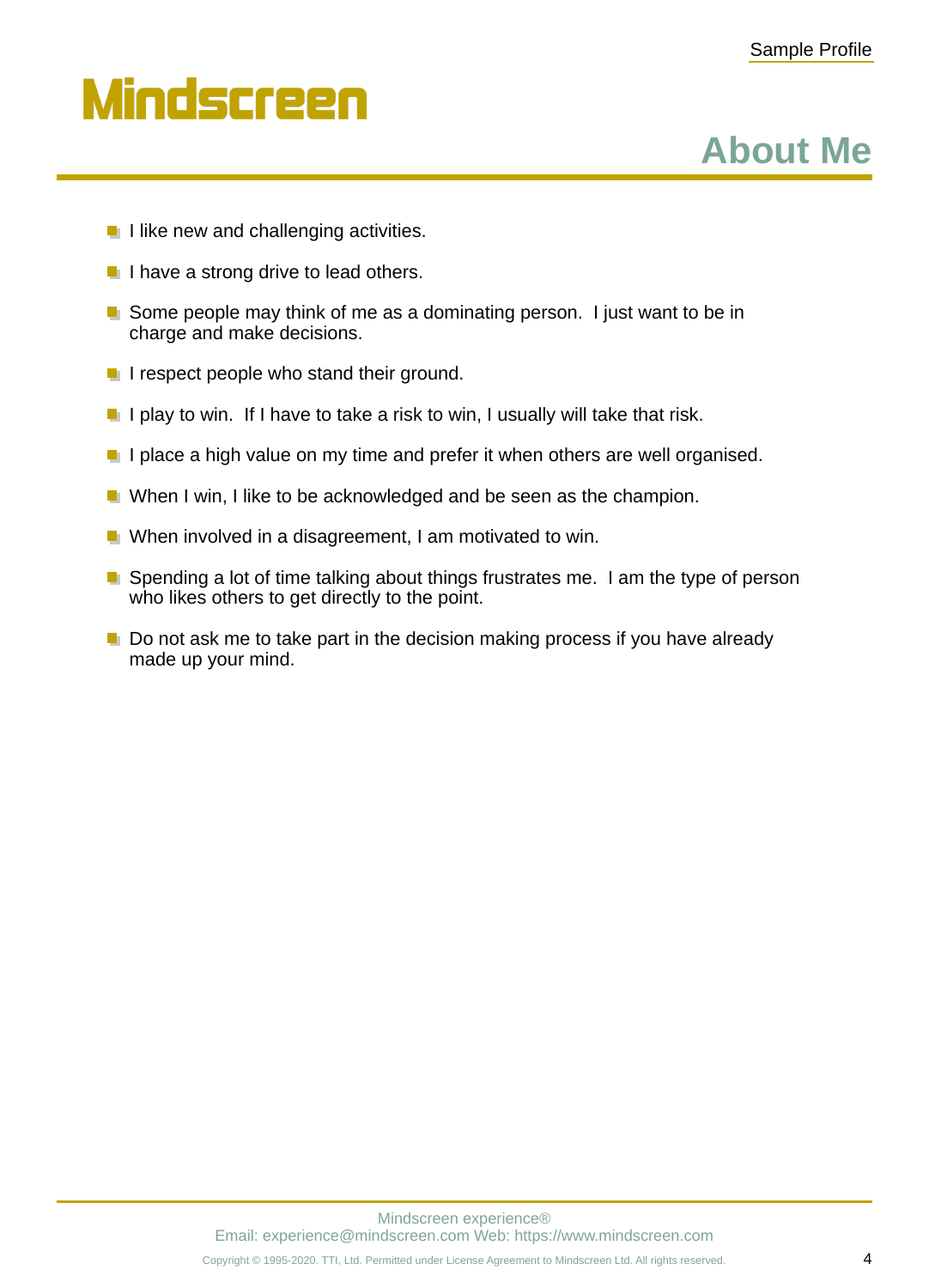## **My Wants & Needs**

*What motivates one person might switch another off! Knowing your own motivational wants and needs is important because satisfying them makes you happy.*

*Get to know your own wants & needs and figure out what switches you on!*

#### I want and need:

- $\blacksquare$  To be the boss and to be in command.
- $\blacksquare$  To move around while I think and talk.
- $\blacksquare$  To do things "my way" and demonstrate my skills.
- $\blacksquare$  To be given information quickly and in brief.
- $\blacksquare$  To control my own destiny.
- $\blacksquare$  To express myself in an energetic way.
- **To advance quickly and to be successful.**
- $\blacksquare$  To be seen as a leader.
- $\blacksquare$  To experience things as I go.
- $\blacksquare$  To be included and involved.
- $\blacksquare$  To achieve results.
- **Big picture, fast-moving situations and activities.**
- $\blacksquare$  To "juggle" and have variety in my life.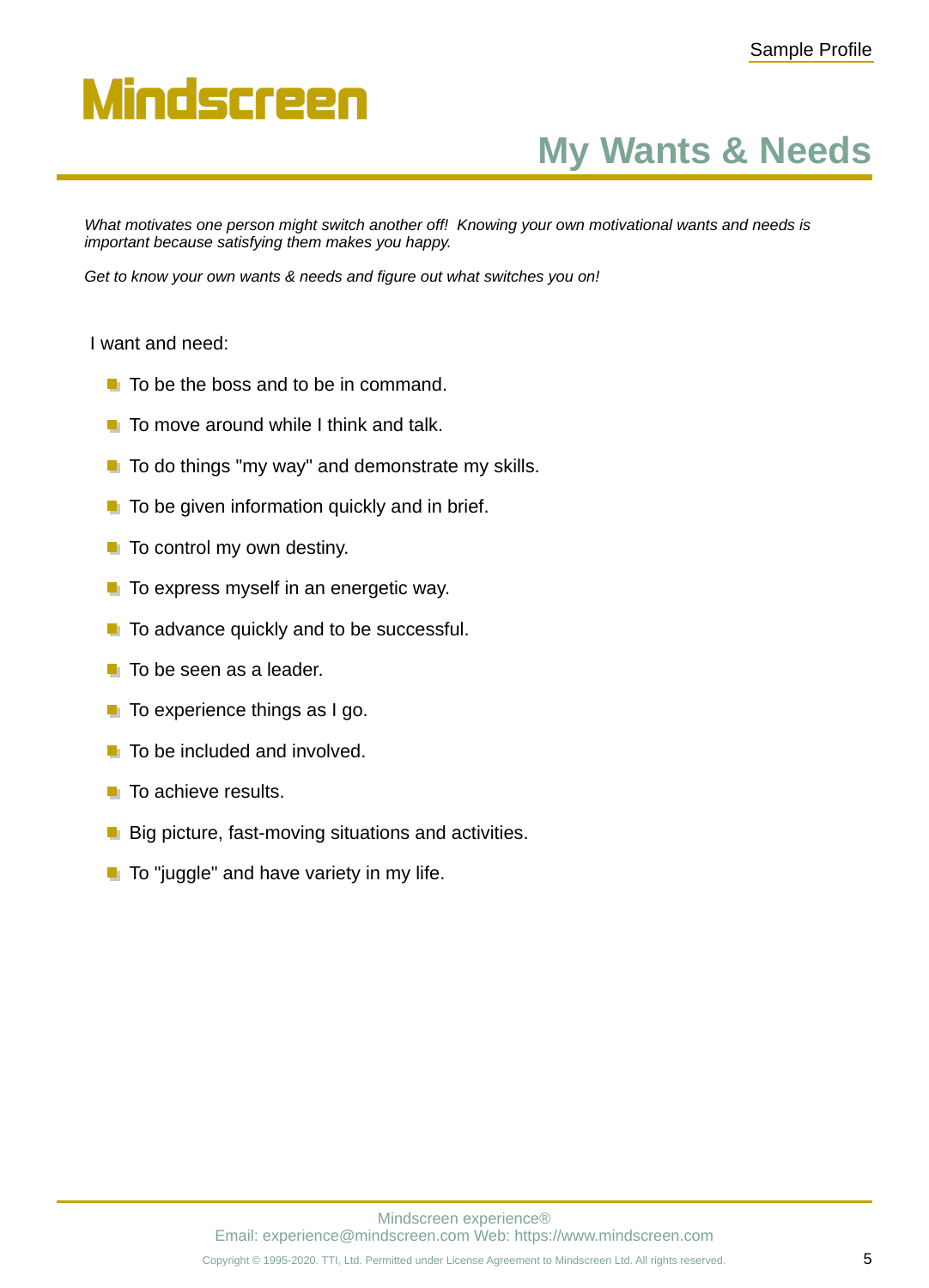#### **How I See Myself**

*Check yourself out! The better you understand yourself, the more confident you will become.*

*Take a look at the HIGHLIGHTED STATEMENTS below. They describe how you see yourself. They'll also help you to learn:*

*If you are more "Confronting" or "Agreeable" when challenged If you are more "Talkative" or "Reflective" when interacting If you are more "Relaxed" or "Restless" in your surroundings If you are more "Respectful" or "Rebellious" regarding rules & procedures*

*This section of your profile together with the easyAwareness Lesson Plan will help you to get to know yourself better.*

| <b>Confronting</b>                                                               | <b>Talkative</b>                                                     | <b>Relaxed</b>                                                                                       | <b>Respectful</b>                                                  |
|----------------------------------------------------------------------------------|----------------------------------------------------------------------|------------------------------------------------------------------------------------------------------|--------------------------------------------------------------------|
| <b>Demanding</b>                                                                 | Charismatic                                                          | Difficult to read                                                                                    | Exacting                                                           |
| <b>Commanding</b>                                                                | Inspiring                                                            | Unhurried<br>Predictable                                                                             | Worrisome<br>Careful                                               |
| <b>Driving</b><br><b>Ambitious</b>                                               | <b>Magnetic</b><br><b>Influential</b>                                | Composed                                                                                             | Factual<br>Cautious                                                |
| <b>Dominant</b><br><b>Strong-willed</b>                                          | <b>Enthusiastic</b><br><b>Confident</b>                              | Methodical                                                                                           | Conventional<br>Accuracy orientated                                |
| <b>Forceful</b><br><b>Determined</b>                                             | <b>Believable</b><br><b>Warm</b>                                     | Patient                                                                                              | <b>Neat</b>                                                        |
| <b>Pioneering</b><br><b>Competitive</b>                                          | <b>Convincing</b><br><b>Charming</b>                                 | Possessive                                                                                           | Orderly<br>Diplomatic                                              |
| <b>Decisive</b><br><b>Adventurous</b>                                            | <b>Friendly</b><br><b>Optimistic</b>                                 | Habitual<br>Reliable                                                                                 | Accurate<br>Polite                                                 |
| <b>Curious</b><br><b>Responsible</b>                                             | <b>Trusting</b><br><b>Good company</b>                               | Deliberate<br>Steady<br>Stable                                                                       | Open-minded<br>Balanced judgement                                  |
| Down-to-earth                                                                    | Thoughtful                                                           | <b>Hurried</b>                                                                                       | <b>Firm</b>                                                        |
| Considerate<br>Cooperative<br>Sympathetic<br>Modest<br>Hesitant<br>Compassionate | Realistic<br>Calculating<br>Disbelieving<br>Analytical<br>Restrained | On-the-go<br><b>Variety orientated</b><br><b>Ready-to-act</b><br><b>Dynamic</b><br><b>Expressive</b> | Independent<br>Self-ruling<br><b>Creative</b><br><b>Persistent</b> |
| Obliging                                                                         | Rational<br>Matter-of-fact                                           | <b>Impatient</b><br><b>Lively</b>                                                                    | <b>Daring</b><br><b>Free-spirited</b>                              |
| Mild<br>Pleasing                                                                 | Detached                                                             | <b>Fast</b><br><b>Flexible</b>                                                                       | Original<br>Courageous                                             |
| Reserved<br>Peaceful                                                             | Perceptive<br>Objective                                              | <b>Energetic</b><br><b>Impulsive</b>                                                                 | <b>Brave</b><br>Unafraid                                           |
| <b>Agreeable</b>                                                                 | <b>Reflective</b>                                                    | <b>Restless</b>                                                                                      | <b>Rebellious</b>                                                  |

Mindscreen experience® Email: experience@mindscreen.com Web: https://www.mindscreen.com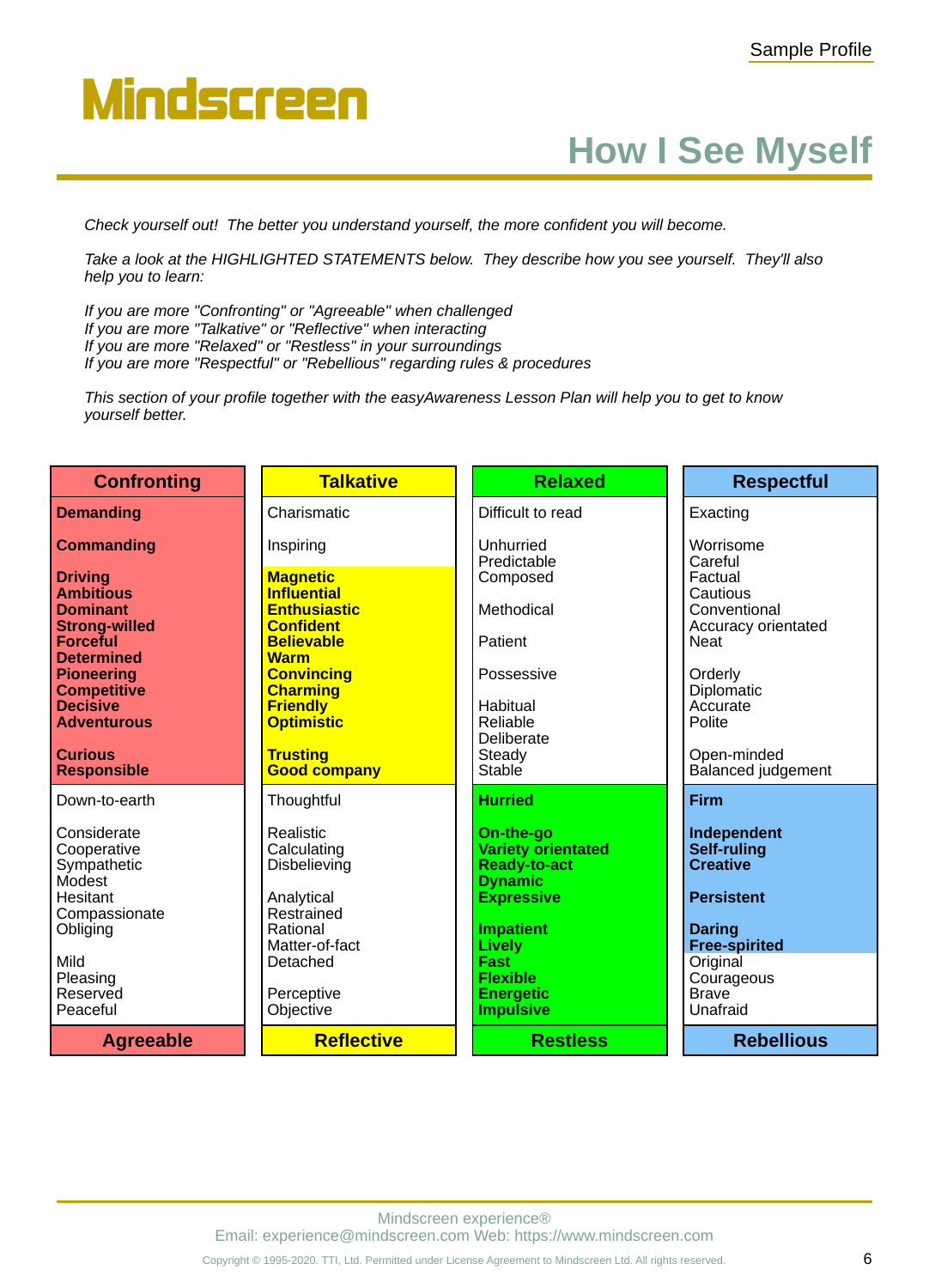#### **My Interaction Likes**

*Knowing what "switches you on" when you interact with others can help you communicate more confidently and connect with more people.*

*This section of your profile is all about the ways you LIKE TO ENGAGE with other people.*

- $\blacksquare$  I like it when other people are specific and spell things out in easy to understand language.
- $\blacksquare$  I like to experience things as I go.
- $\blacksquare$  I like it when other people say what they have to say clearly and quickly.
- $\blacksquare$  I like to have to-the-point conversations and keep discussions focused on action steps, outcomes, and results.
- $\blacksquare$  I like to interact with others in an energetic and spontaneous way.
- $\blacksquare$  I like to be direct and to use my time wisely. To sit opposite others and talk about my aims, objectives, and targets.
- $\blacksquare$  I like to have challenges to work on, know my opponent, and compete in everything I do.
- $\blacksquare$  I like to frequently ask questions using the word "what". For example, "what are you going to do?", "what is the best result we can achieve?"
- $\blacksquare$  I like to tell people what I think, move on, and get it done.
- $\blacksquare$  I like to "juggle" and to feel free to move from one activity to another at a moment's notice.
- $\blacksquare$  I like to express myself in a lively and open way.
- $\blacksquare$  I like to sum up my goal plan on one page in bullet points to make the main objectives clear for myself and others.
- I like to voice my opinions or ideas and hear other people's opinions only when I ask for them.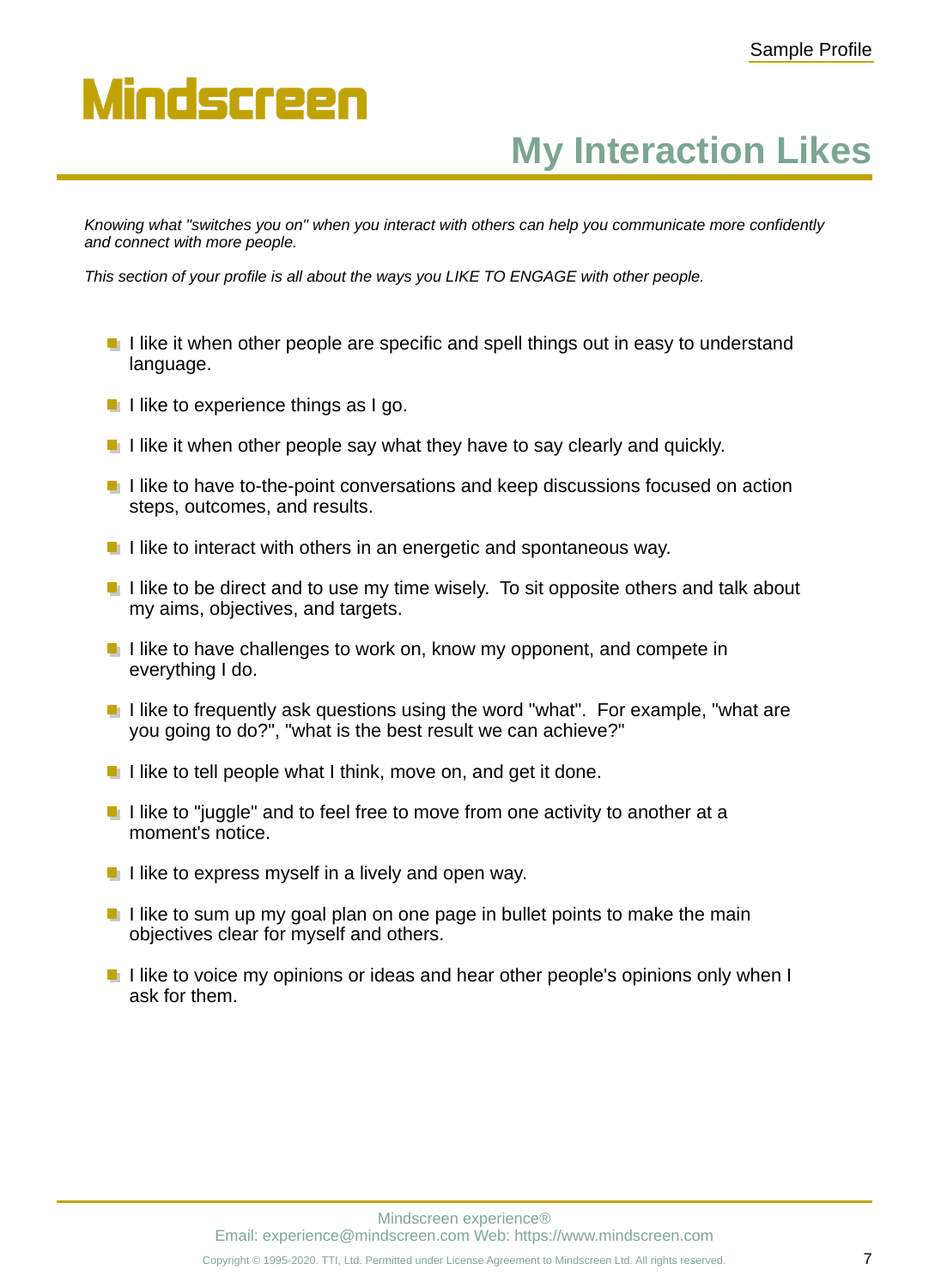### **My Interaction Dislikes**

*Knowing what "turns you off" when you interact with other people is important too!*

*This section of your profile is all about the THINGS YOU DISLIKE OTHERS TO SAY OR DO when they engage with you.*

- $\blacksquare$  I dislike it when others dictate or demand that I do what they say.
- I dislike it when other people force me to sit still or stay in one place too long.
- $\blacksquare$  I dislike it when other people focus too much on small details.
- $\blacksquare$  I dislike it when other people make decisions for me about solving my own problems and challenges.
- $\blacksquare$  I dislike following other people's ideas if I disagree with them.
- $\blacksquare$  I dislike being interrupted by others when I am focused on a deadline.
- $\blacksquare$  I dislike it when other people tell me to be quiet and block me from expressing myself.
- $\blacksquare$  I dislike it when activities or discussions are dull or repetitive.
- I dislike it when other people expect me to listen at length without being involved in any other activity.
- $\blacksquare$  I dislike being influenced by others who want to control my destiny.
- $\blacksquare$  I dislike being told what to do without the opportunity to negotiate first.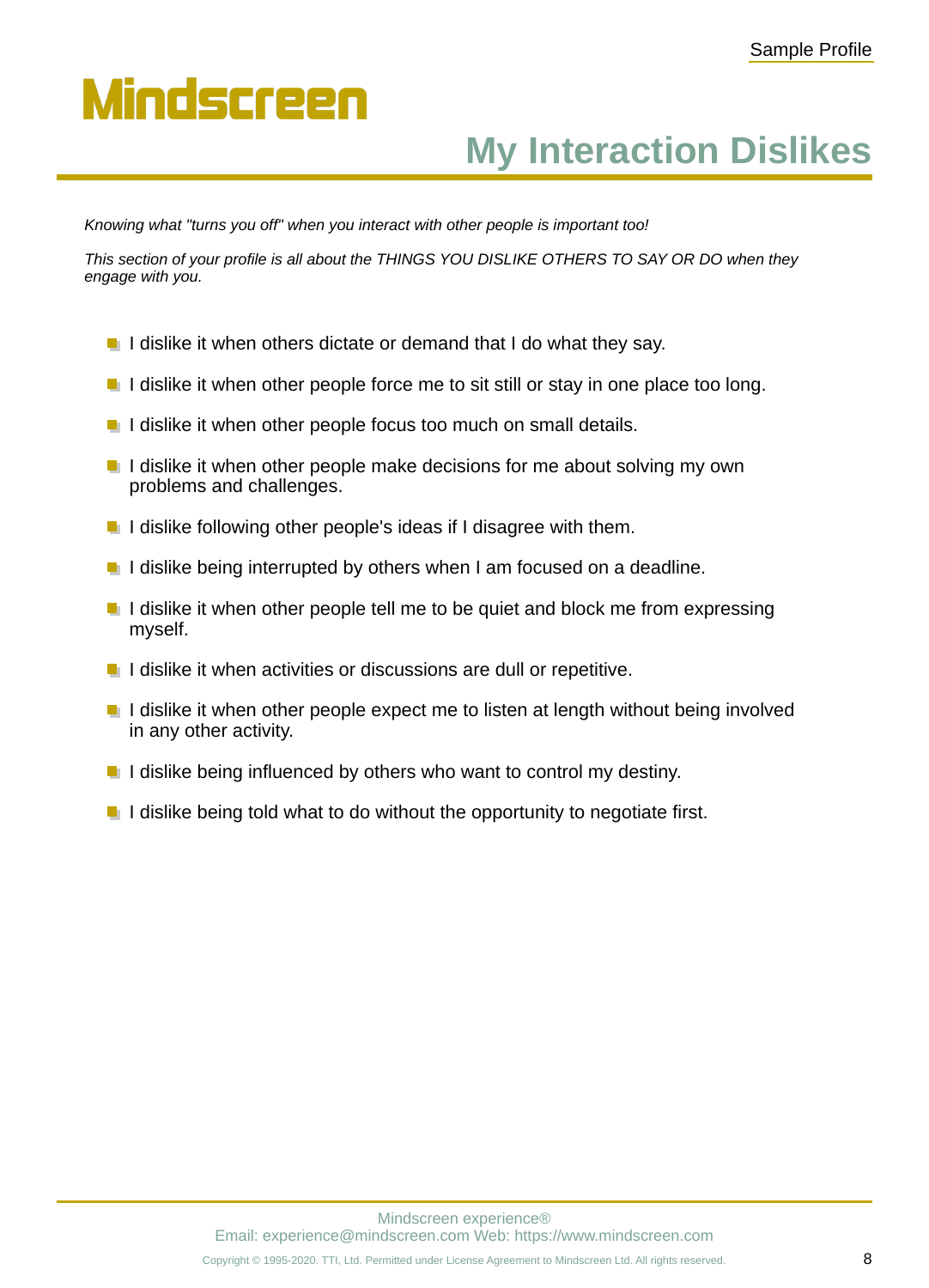### **The Natural & Adapted Me**

On the next page, you will see your Success Insights Wheel®.

| Your "natural behaviour" is known as the "natural you" and is shown on your     |
|---------------------------------------------------------------------------------|
| Success Insights Wheel® as a "dot". Your natural behaviour usually remains very |
| similar throughout your life, changing only briefly during emotional/stressful  |
| situations.                                                                     |

Your "adapted behaviour" is known as the "adapted you" and is shown on your Success Insights Wheel® as a "star". People often adapt their behaviour in different situations. For example, you may behave differently at school than when you are relaxing at home or out with your friends on a Friday night.

Did you know that the further your "star" is from your "dot", the more you are changing/adapting/stretching your natural behaviour?

People are flexible. They can "stretch" their behaviour to change or adapt in order to achieve in different situations.

Think about an elastic band! It can be stretched out into different shapes and sizes, but when released, it'll go back to its natural state. Human behaviour can be "stretched" just like an elastic band.

Remember, stretching an elastic band for a long period of time causes strain. Similarly, those people who are adapting their behaviour for long periods may develop tension.

The "trick" is to "know yourself" so you can "be yourself"!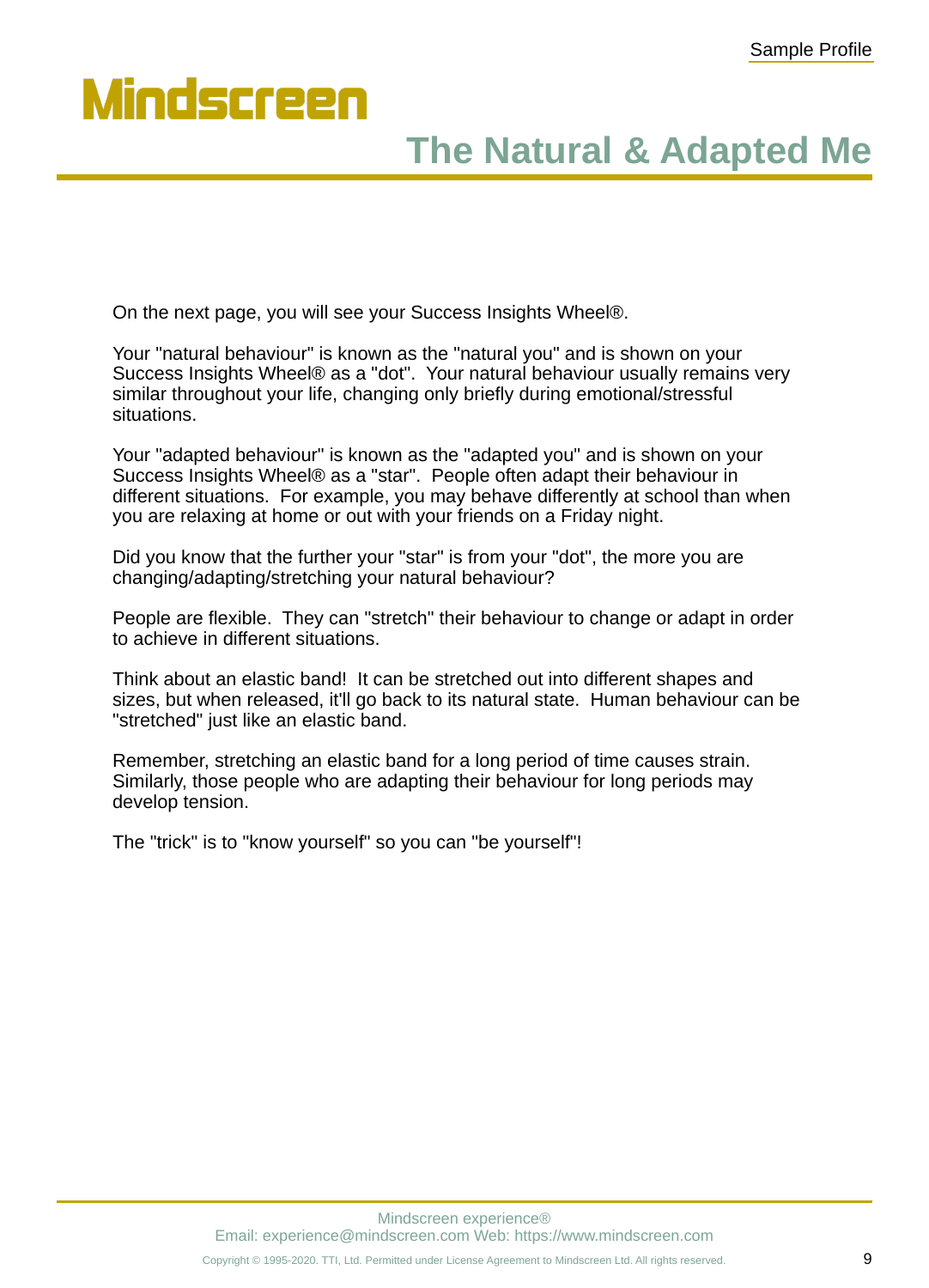

#### **The Natural & Adapted Me**

**Sample Profile** 2-16-2019



#### Intl Norm 2017 R4

Mindscreen experience® Email: experience@mindscreen.com Web: https://www.mindscreen.com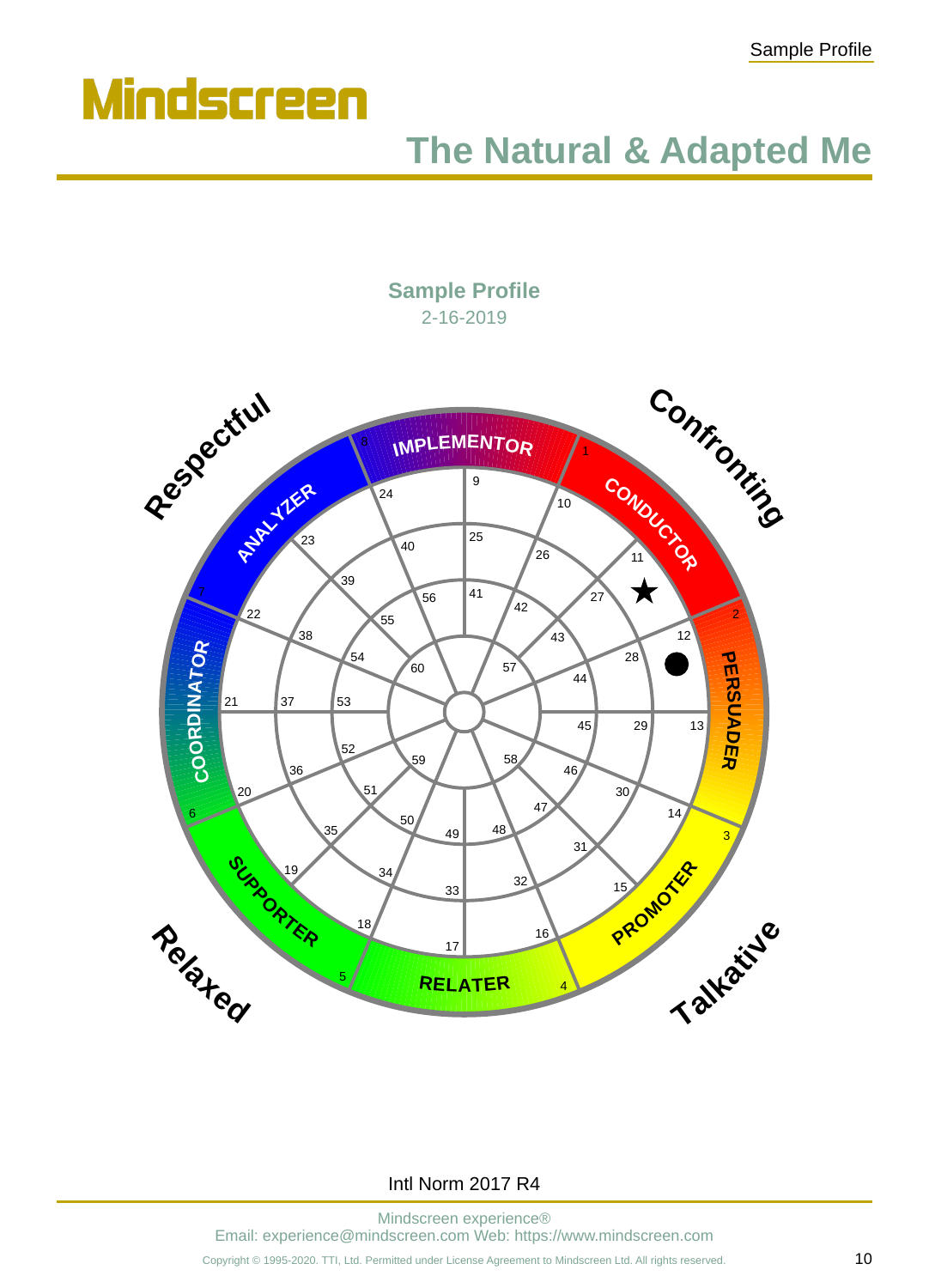### **My Success Tips**

*Would you like to get ahead in your life? Do you want to know how to do it?*

#### *Start with your future in mind!*

*Set yourself a goal, break it into bite-sized chunks, and start using your personal Success Tips straight-away. Remember, self-belief and success are achieved step-by-step, so congratulate yourself each time you step-up! (The easyBelief and easyFuture Lesson Plans will help you).*

- $\blacksquare$  Focus when teachers are giving project instructions. Write down the main points. Keep a notebook especially for this. You can get more detail later if you need it.
- **P** Plan ahead. Break big assignments into smaller units. Focus on getting one result at a time.
- Summarise your main objectives in bullet points. Set yourself targets and rewards. Do it now.
- $\blacksquare$  Think visually. Capture the important points you want to learn in brief, on one page. Use mind maps.
- **Notally** When in group activities take every opportunity to be in charge and lead others.
- **F** Focus and listen when there is something important you need to hear. Congratulate yourself each time you "catch" what the person said.
- I Identify the subjects that will help you achieve your goals. Remind yourself how important your goals are. Make room in your busy schedule to study and achieve top grades.
- **Define where you are now. Decide what you want to achieve. Understand the** gap. Identify the action steps you need to take. Reward yourself each time you step up.
- **T** Tell yourself to take notes. Write down your ideas immediately. This will open your busy mind up to receive other information. You will be more organised and improve your memory too.
- Get prepared to win. Set up an efficient study area and make sure you have everything you need at your fingertips.
- Get ready to achieve. Prioritise your aims. Do not spread yourself "too thin". Focus on the things you want urgently. Take action. Reassess your targets frequently.
- $\blacksquare$  Decide which student you think is currently the best in each of the subjects you are focusing on. Compete with them until you win. Measure your results against theirs.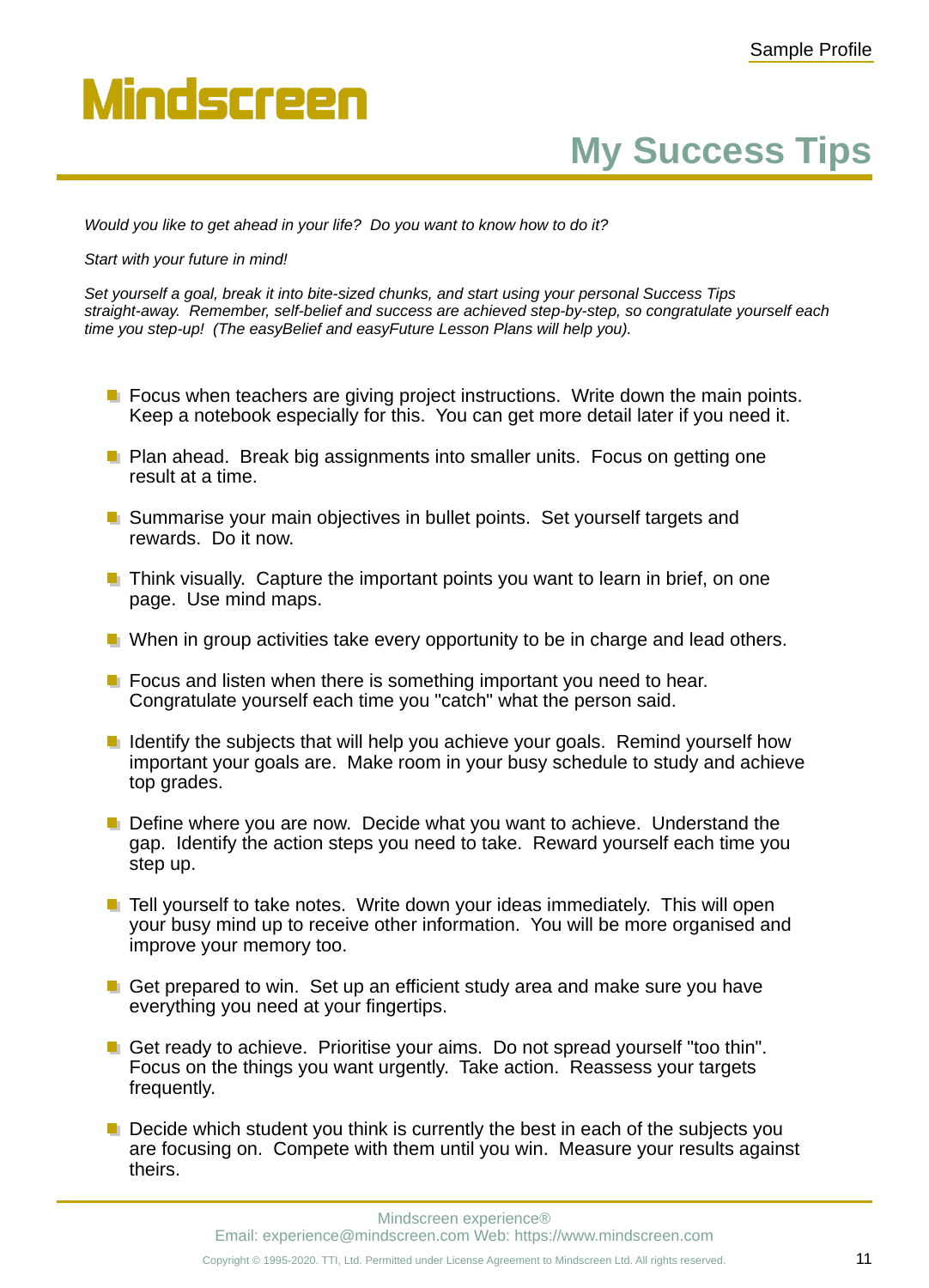

#### **Career Choice Insights My Skills, Study &**

#### **INTRODUCTION**

The following three pages will help you to see what your own natural skills are and which study and career choices will use your skills.

You'll notice some skills that you knew you already had and discover others that you didn't realise you had.

You will see which study options use your skills and learn about career pathways that you'll be more likely to enjoy.

Choosing the "right" study and career path is important because your happiness and fulfilment at school or at work depend on it.

Take a look at your Skills Insights graph first. You'll notice a selection of skills that have been HIGHLIGHTED IN GREEN in each of the six columns. These are the natural skills you're likely to have, whether you realise it or not!

Now take a look at your Study and Career Insights graphs. You'll see that we've HIGHLIGHTED the study and career options that you're most suited to.

Just remember, although these insights can help you make well-informed choices, your final decisions should not be based on them alone. Ask your family and teachers about ways to find other sources of useful study and career guidance information.

Get help to complete the Lesson Plans listed below. They'll help you to uncover opportunities for the future that you may not have thought about yet!

easySkills | easyStudyChoice | easyCareerChoice | easyCV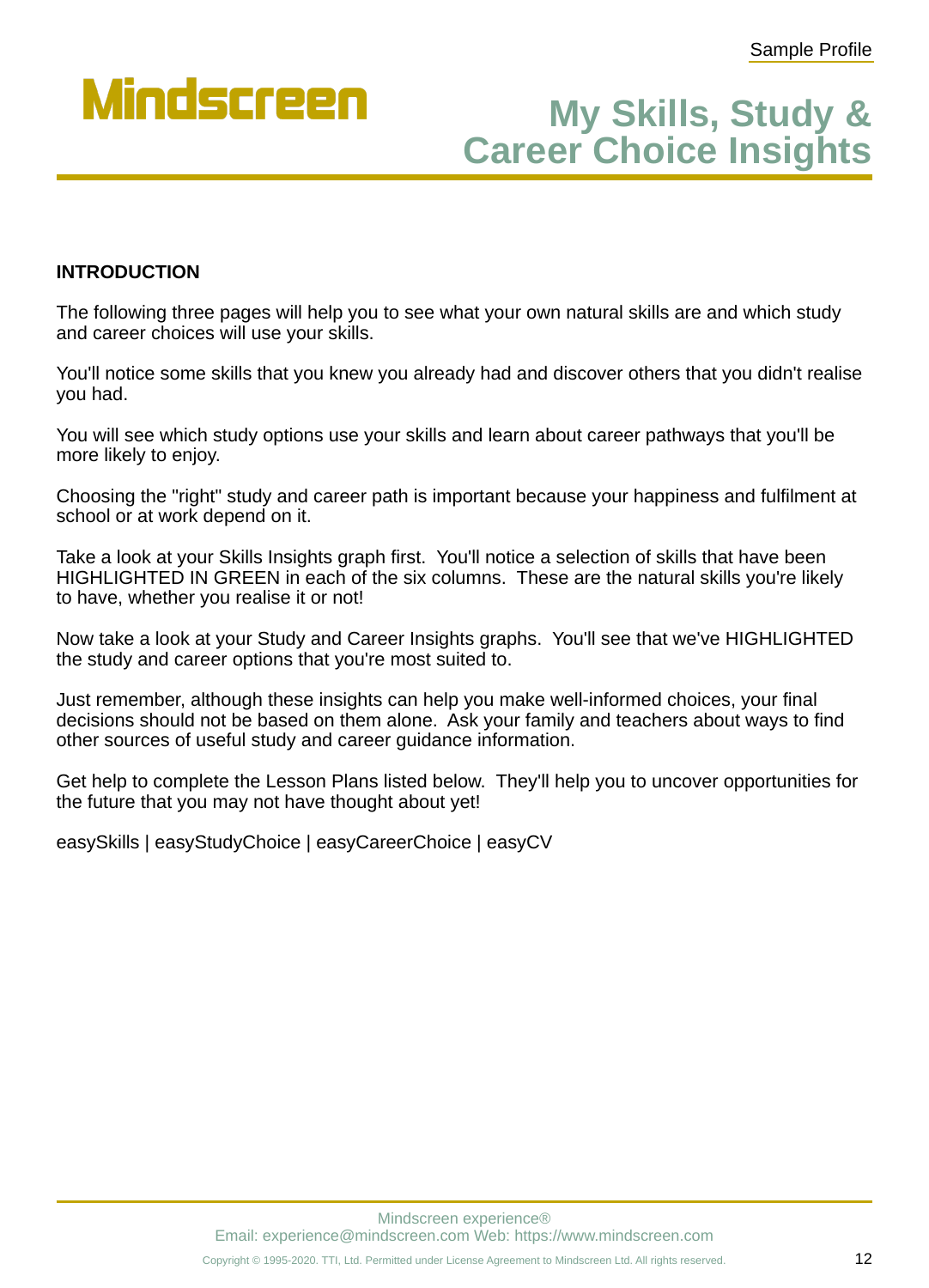## **My Skills Insights**

*Learning about yourself and discovering what your own natural skills are now, will help you make better choices for your future!*

*It is very helpful to get to know your skills, then "catch" yourself using them, because each time you realise you have a new skill your self-confidence will grow.*

*Check out your natural skills HIGHLIGHTED below.*

| <b>UNDERSTANDING</b>                                                                                                                                                                                                                                                   | <b>USING</b>                                                                                                                                                                                                                                                                      | <b>SENSING</b>                                                                                                                                                                                                                                              | <b>HELPING</b>                                                                                                                                                                                | <b>CONTROLLING</b>                                                                                                                                                                                                                                                                                                                             | <b>UPHOLDING</b>                                                                                                                                                                                                |
|------------------------------------------------------------------------------------------------------------------------------------------------------------------------------------------------------------------------------------------------------------------------|-----------------------------------------------------------------------------------------------------------------------------------------------------------------------------------------------------------------------------------------------------------------------------------|-------------------------------------------------------------------------------------------------------------------------------------------------------------------------------------------------------------------------------------------------------------|-----------------------------------------------------------------------------------------------------------------------------------------------------------------------------------------------|------------------------------------------------------------------------------------------------------------------------------------------------------------------------------------------------------------------------------------------------------------------------------------------------------------------------------------------------|-----------------------------------------------------------------------------------------------------------------------------------------------------------------------------------------------------------------|
| Organising skills<br>Objective rational thinking<br>Gathering facts<br>Processing information<br>Discovering<br>Setting information out<br>Objective reporting<br>Analytical skills                                                                                    | <b>Future orientation</b><br>Big picture connections<br>Problem-solving<br>Strategic planning<br>Self-projection<br><b>Counting skills</b>                                                                                                                                        | Creativity<br>Perceptive interpretation<br>Designing<br>Imagination<br>Experiencing<br>Creating word pictures<br>Big picture connections<br>Vocabulary                                                                                                      | <b>Empathetic skills</b><br>Focus on feeling<br>Helping others                                                                                                                                | Leadership<br>Strategic planning<br>Self-projection<br>Organising skills<br>Big picture connections<br>Future orientation<br>Independent expression<br>Independent working                                                                                                                                                                     | Judgement<br>Setting information out<br>Organising skills<br>Strategic planning<br>Counting skills                                                                                                              |
| Focus on task<br>Problem-solving<br>Current affairs awareness<br>Summarising skills<br>Reaching conclusions<br>Pushing boundaries<br>Objective evaluation<br>Neurological connections<br>Decision making<br>Big picture connections<br><b>Auditory learning skills</b> | <b>Pushing boundaries</b><br><b>Organising skills</b><br><b>Presentation skills</b><br>Innovation<br>Imagination<br>Efficiency<br>Decision making<br>Using equipment<br>Practical application<br><b>Action learning skills</b><br>Visual learning skills<br>Hand-eye coordination | Originality<br>Compassion<br>Focus on feeling<br>3D spatial judgement<br>Visual learning skills<br>Environmentally friendly<br>Very observant<br><b>Presentation skills</b><br>Open to discussion<br>Sharing ideas<br>Team skills<br>Adapting communication | Compassion<br>Cooperation<br>Consideration<br>Sharing ideas<br>Participation<br>Team skills<br>Environmentally friendly<br>Auditory learning skills<br>Perseverance<br>Adapting communication | Information assimilation<br>Perseverance<br>Decision making<br>Problem-solving<br><b>Summarising skills</b><br>Efficiency<br><b>Presentation skills</b><br>Synthesizing skills<br>Objective evaluation<br>Action learning skills<br>Hand-eye coordination<br>Focus on task<br>Deriving activity from instruction<br><b>Practical measuring</b> | Gathering facts<br>Deriving activity from instruction<br>Analytical skills<br>Objective reporting<br>Summarising skills<br>Note-taking<br>Objective evaluation<br>Synthesizing skills<br>Processing information |
| Vocabulary<br>Weighing up different POV<br><b>Following instructions</b>                                                                                                                                                                                               | <b>Mechanical skills</b><br>Diagrammatic interpretation<br><b>Practical measuring</b>                                                                                                                                                                                             | Participation<br>Cooperation<br><b>Empathetic skills</b>                                                                                                                                                                                                    | Open to discussion<br>Weighing up different POV<br>Objective evaluation                                                                                                                       | <b>Mechanical skills</b><br>Visual learning skills<br><b>Practical application</b>                                                                                                                                                                                                                                                             | Participation<br><b>Presentation skills</b><br>Vocabulary                                                                                                                                                       |
| Open to discussion<br><b>Presentation skills</b>                                                                                                                                                                                                                       | Sharing ideas<br>Open to discussion<br>Flexibility<br>Weighing up different POV<br>Vocabulary                                                                                                                                                                                     | Hand-eye coordination<br>Diagrammatic interpretation<br><b>Mechanical skills</b><br><b>Action learning skills</b><br><b>Practical measuring</b><br>Practical application                                                                                    | <b>Presentation skills</b><br>Vocabulary                                                                                                                                                      | Team skills<br>Weighing up different POV<br>Vocabulary<br>Sharing ideas<br>Participation                                                                                                                                                                                                                                                       | Designing<br>Practical application<br>Practical measuring<br>Hand-eye coordination<br><b>Mechanical skills</b>                                                                                                  |
| Hand-eye coordination<br>Using equipment<br>Practical application<br>Mechanical skills<br>Practical measuring<br>Diagrammatic interpretation<br>Counting skills<br>Efficiency<br>Action learning skills                                                                | Helping others<br>Cooperation<br>Empathetic skills<br>Team skills<br>Consideration<br>Participation<br>Compassion<br>Following instructions<br>Reaching conclusions                                                                                                               | Objective evaluation<br>Problem-solving<br>Pushing boundaries<br><b>Gathering facts</b><br>Focus on task<br>Reaching conclusions                                                                                                                            | Hand-eye coordination<br>Practical application<br>Practical measuring<br>Efficiency<br>Counting skills                                                                                        | Objective rational thinking<br>Gathering facts<br>Analytical skills<br>Reaching conclusions<br>Setting information out<br>Open to discussion                                                                                                                                                                                                   | <b>Action learning skills</b><br>Problem-solving<br>Efficiency<br>Very observant<br>Big picture connections<br>Self-projection<br>Innovation                                                                    |
| Experiencing<br>Focus on feeling                                                                                                                                                                                                                                       | Designing<br>Focus on feeling<br>Creativity<br>Very observant<br>Experiencing                                                                                                                                                                                                     | Future orientation<br>Setting information out<br>Organising skills<br>Strategic planning<br>Efficiency<br>Analytical skills<br>Objective rational thinking<br>Processing information                                                                        | Independent working<br>Self-projection                                                                                                                                                        | Consideration<br>Cooperation<br>Empathetic skills<br>Experiencing<br>Focus on feeling<br>Following instructions<br>Environmentally friendly                                                                                                                                                                                                    | Experiencing<br>Creativity<br>Imagination<br>3D spatial judgement<br>Independent working<br>Independent expression<br><b>Pushing boundaries</b><br>Originality                                                  |
| <b>UNDERSTANDING</b>                                                                                                                                                                                                                                                   | <b>USING</b>                                                                                                                                                                                                                                                                      | <b>SENSING</b>                                                                                                                                                                                                                                              | <b>HELPING</b>                                                                                                                                                                                | <b>CONTROLLING</b>                                                                                                                                                                                                                                                                                                                             | <b>UPHOLDING</b>                                                                                                                                                                                                |

Mindscreen experience® Email: experience@mindscreen.com Web: https://www.mindscreen.com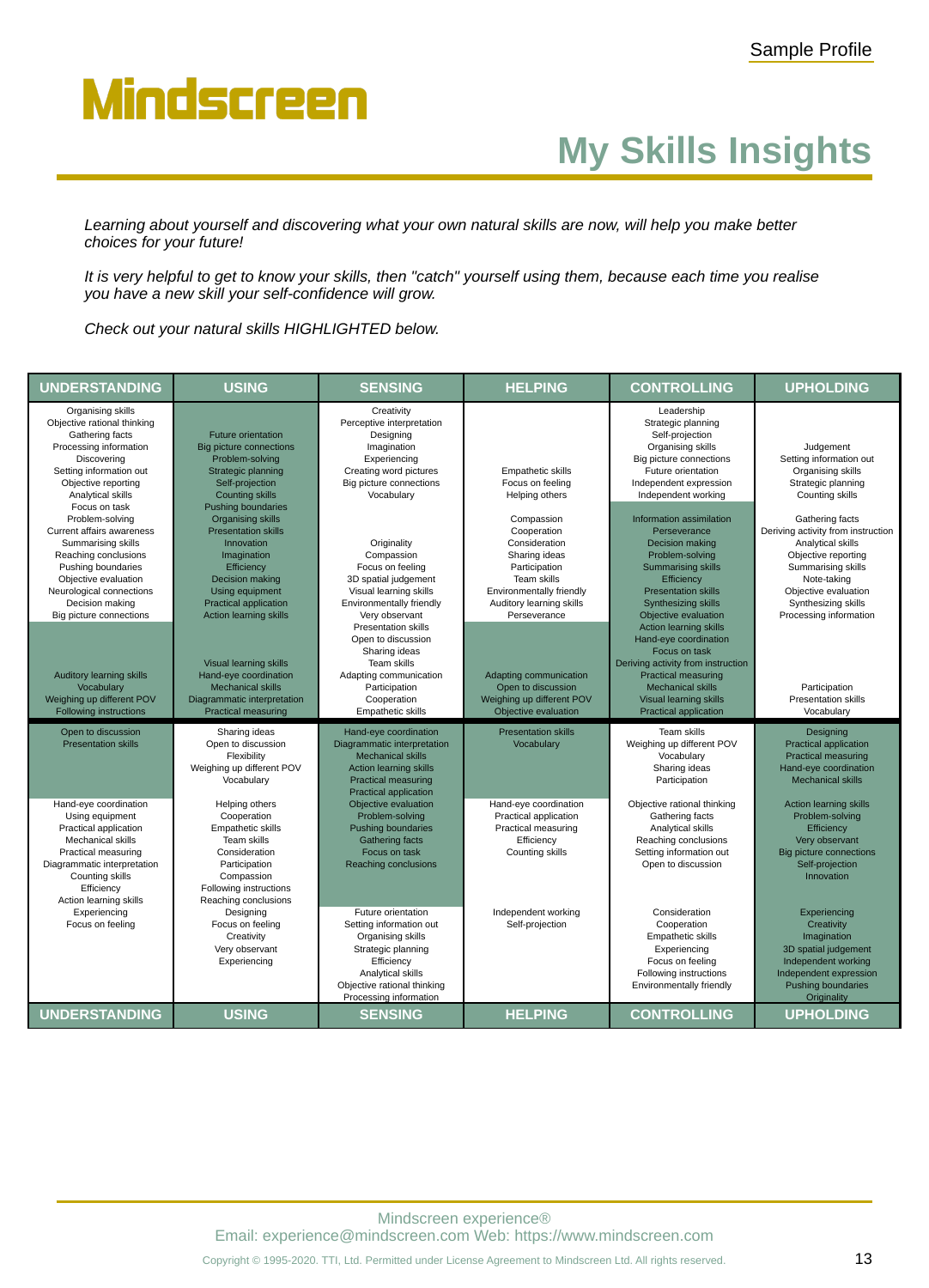## **My Study Choice Insights**

*Studying subjects that satisfy your interests and use your natural skills, will be much more fulfiling for you.*

*Think about your happiness and pick the subjects you enjoy learning about.*

*Remember that the study choices HIGHLIGHTED are more likely to use your natural skills.*

| <b>UNDERSTANDING</b>                                                                                                        | <b>USING</b>                                                                                                                      | <b>SENSING</b>                                                                                                                         | <b>HELPING</b>                                                                                                     | <b>CONTROLLING</b>                                                                                              | <b>UPHOLDING</b>                                                                                                                       |
|-----------------------------------------------------------------------------------------------------------------------------|-----------------------------------------------------------------------------------------------------------------------------------|----------------------------------------------------------------------------------------------------------------------------------------|--------------------------------------------------------------------------------------------------------------------|-----------------------------------------------------------------------------------------------------------------|----------------------------------------------------------------------------------------------------------------------------------------|
| Biology<br>Chemistry<br>Physics<br>Administration                                                                           | Commerce<br><b>Business Management</b><br>Economics<br><b>Accountancy &amp; Finance</b>                                           | Drama<br>Music<br>Art & Design<br>Dance                                                                                                | Biology<br>Chemistry<br>Physics                                                                                    | Commerce<br>Administration                                                                                      | Administration<br>Civics & Citizenship<br>Accountancy & Finance                                                                        |
| Information Technology<br>Accountancy & Finance<br><b>Mathematics</b><br>Economics<br>Languages                             | Administration<br><b>Information Technology</b><br><b>Physics</b><br><b>Mathematics</b><br><b>Health &amp; Physical Education</b> | <b>Graphic Communications</b><br><b>Fashion &amp; Textiles</b><br><b>Environmental Studies</b>                                         | <b>Environmental Studies</b><br>Social Sciences                                                                    | <b>Accountancy &amp; Finance</b><br><b>Information Technology</b><br><b>Physics</b><br><b>Mathematics</b>       | Biology<br>Chemistry<br>Physics<br>Information Technology<br>History                                                                   |
| History<br>Geography<br>Social Sciences                                                                                     | <b>Technical Studies</b><br><b>Vocational &amp; Practical Studies</b><br>Design & Technology                                      | Languages<br>Biology<br>Social Sciences                                                                                                | <b>Civics &amp; Citizenship</b><br>History                                                                         | <b>Health &amp; Physical Education</b><br><b>Technical Studies</b><br><b>Vocational &amp; Practical Studies</b> | Languages<br>Social Sciences<br><b>Mathematics</b>                                                                                     |
| <b>Civics &amp; Citizenship</b>                                                                                             | Languages<br>Social Sciences                                                                                                      | <b>Health &amp; Physical Education</b><br><b>Technical Studies</b><br>Design & Technology<br><b>Vocational &amp; Practical Studies</b> | Languages                                                                                                          | Languages<br>Geography<br>Civics & Citizenship<br><b>Environmental Studies</b><br>History                       | <b>Health &amp; Physical Education</b><br>Design & Technology<br><b>Vocational &amp; Practical Studies</b><br><b>Technical Studies</b> |
| Health & Physical Education<br><b>Technical Studies</b><br><b>Vocational &amp; Practical Studies</b><br>Design & Technology | Civics & Citizenship<br>Geography<br>History<br>Chemistry<br>Biology                                                              | Chemistry<br><b>Mathematics</b><br><b>Information Technology</b><br><b>Physics</b>                                                     | Health & Physical Education<br>Vocational & Practical Studies<br><b>Technical Studies</b><br>Accountancy & Finance | Design & Technology<br>Chemistry                                                                                | <b>Business Management</b><br>Commerce<br><b>Graphic Communications</b><br><b>Fashion &amp; Textiles</b>                               |
| Art & Design                                                                                                                | Art & Design<br>Music<br><b>Environmental Studies</b><br><b>Fashion &amp; Textiles</b>                                            | Accountancy & Finance<br>Administration<br><b>Business Management</b><br>Commerce                                                      | <b>Business Management</b><br>Commerce                                                                             | Social Sciences<br>Biology                                                                                      | Art & Design<br><b>Music</b>                                                                                                           |
| <b>UNDERSTANDING</b>                                                                                                        | <b>USING</b>                                                                                                                      | <b>SENSING</b>                                                                                                                         | <b>HELPING</b>                                                                                                     | <b>CONTROLLING</b>                                                                                              | <b>UPHOLDING</b>                                                                                                                       |